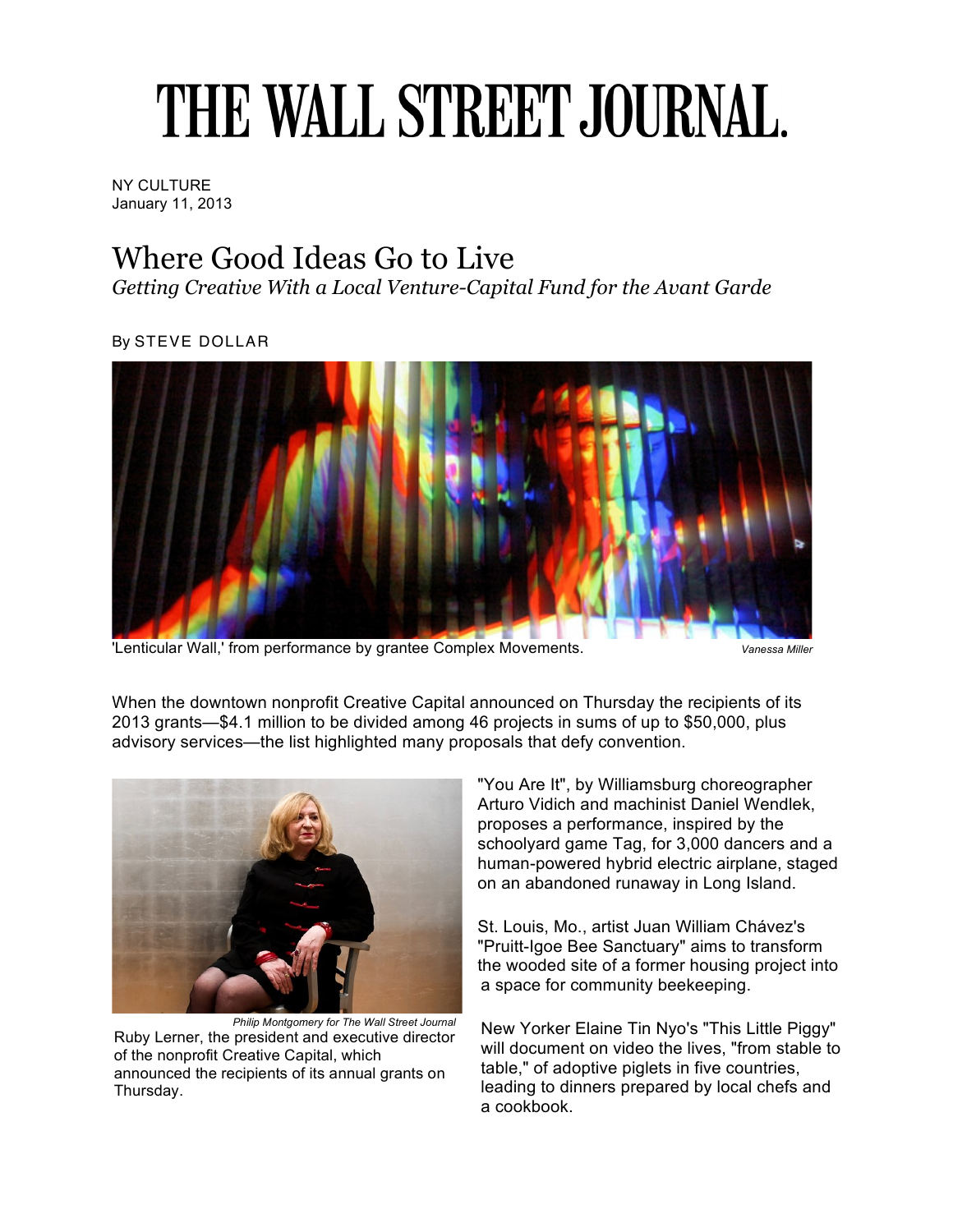If these concepts seem to stretch outside the box—using artistic practices to transform exercises in technology, agriculture and gastronomy—they're quite the norm for Creative Capital. The organization has been shaking up the nonprofit arts field since 1999, when it was launched in the aftermath of the decade's culture wars as an experiment by Arch Gillies, thenpresident of the Andy Warhol Foundation, whose support abides in a 10-year matching grant of \$1.5 million a year.

(A full list of this year's grantees is available at www.creative-capital.org.)

It's not only the artists whose work challenges traditional notions, but the way the Creative Capital was designed: It's a venture capital fund for the avant-garde.



*Juan William Chávez* 'Pruitt-Igoe Bee Sanctuary,' by grantee Juan William Chávez.

"No one was testing those ideas out in the arts arena," said Ruby Lerner, executive director of the organization, which rejected the standard nonprofit model of "here's a check, send us a report." Instead, there's a longer-term commitment, for up to five years, and an emphasis, she said, on "what will make someone stronger when they leave us than when they came in."

"It was—and I can't think of any other word for it—revolutionary for me," said Matthew Moore, the Phoenix-based founder of the Digital Farm Collective and a fourth-generation farmer. With suburban development gradually overtaking the rural

terrain he once knew, the 2008 grantee began making time-lapse films that capture the growth of his produce. The project has expanded into an international enterprise.

"They talk about this catalytic moment, this Sputnik moment, in your career," he said. "To know that this is the right time to infuse capital. What does that mean? It's this network of people, it's advice, it's a structure, it's a methodology to apply to your practice to make you resilient."

Like other successful candidates in Creative Capital's open submissions process, Mr. Moore survived three rounds of evaluations to become a grantee. This year saw 2,700 proposals in three disciplines—performing arts, emerging fields and literature—whittled down to 700, then 216, before 46 projects (involving 66 artists) were approved by a final panel. As with the 2012 grants (awarded to artists in the fields of film/video and visual arts) there was a new filter used in the first two rounds of the qualification process: the "wild card."

Ms. Lerner was hearing, too often, refrains of "I'm not sure this person earned this," she said. "Wow. No, it's not about earning. It's about: are you excited by the idea?"

So she told application readers to pick two extra names after they were done with their initial selections, based on the imaginative zest of the ideas presented: "wild cards." That willingness to rewrite its own playbook has helped keep Creative Capital innovative. "What never ceases to amaze me is Ruby and company's willingness to change, willingness to establish practices and then harshly examine them … to really take their cues from the artists," said Jeffrey Soros, a film producer and founding board member. "What makes it fun as a trustee is it's always an evolving